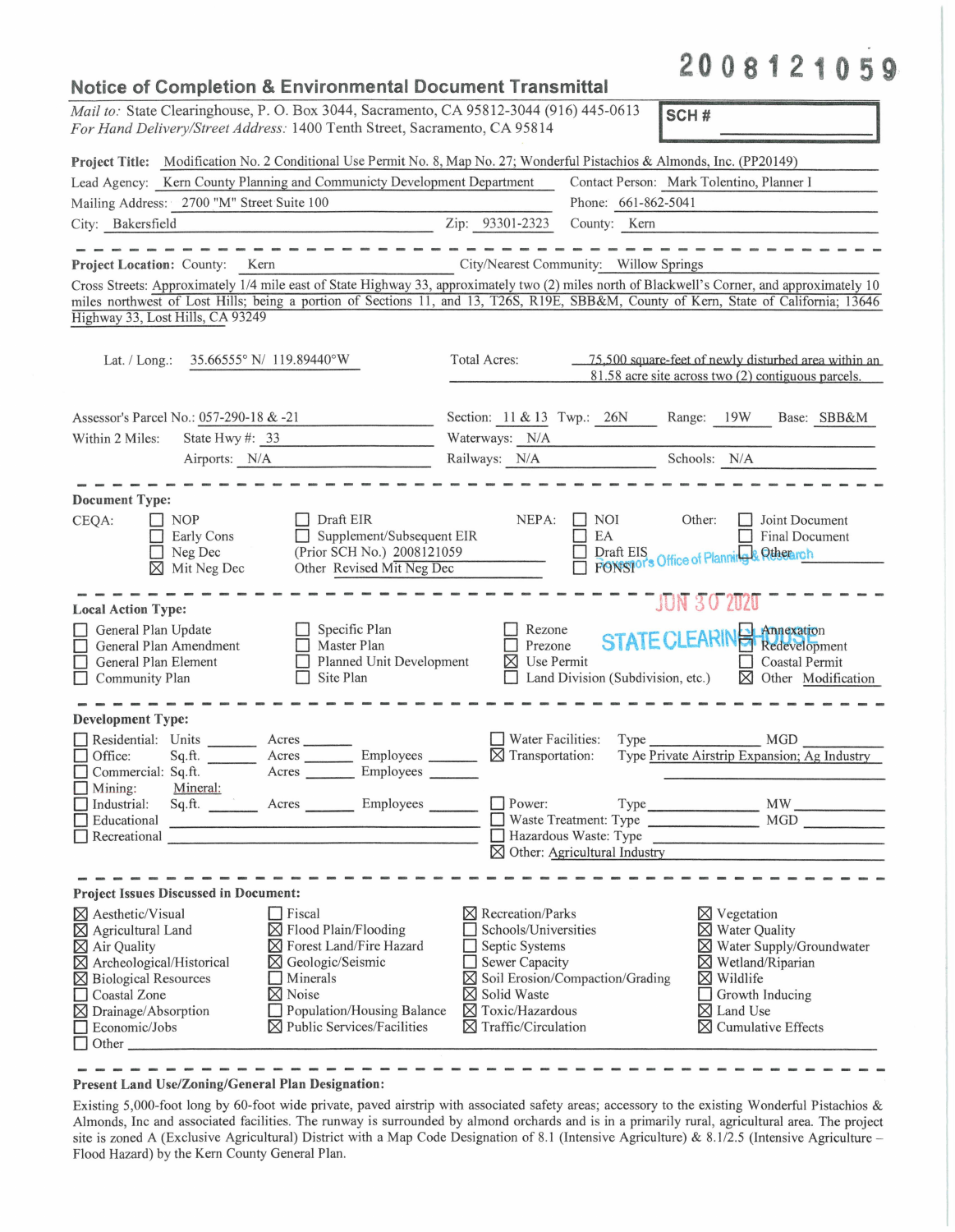## **Project Description:** *(please use a separate page if necessary)*

(1) (a) Amend the Circulation Element of the Kem County General Plan to eliminate the designation of section lines and midsection lines as arterial right-of-way and collector highways, respectively [Approved June 13, 2006, Resolution No. 2006-232 & -233]; (b) A Conditional Use Permit to allow the construction of a new private paved 5,000-foot by 60-foot airstrip to be used for agricultural purposes [Originally approved May 25, 2006, Resolution No. 108-06]. Modification No. 1 to this CUP required this document to be amended, recirculated, and subsequently adopted at the February 12, 2009 Planning Commission [Resolution No. 17-09] in order to authorize the installation of an above-ground aviation fuel tank.

(2) **Current Proposal.** Modification No. 2 of Conditional Use Permit No. 8, Map No. 27 to widen the existing authorized 5,000-foot-long airstrip from 60-feet to 75-feet. Additional revisions are not proposed at this time. As previously authorized, the airstrip will be used primarily by crop dusting aircraft, with occasional use by the applicant's private corporate aircraft. The crop dusting aircraft will be used for the application of chemicals to approximately 10,000 acres to 12,000 acres of production orchards owned by the applicant. Fuel and chemical trucks will transport chemical material to the airstrip on a daily basis, as needed, and will not remain on site unless aircraft are present or using the facility. The existing airstrip is proposed to be expanded within an area adjacent to fields currently planted in 30-year-old almond trees. The airstrip will be uncontrolled and will operate under visual flight rules as regulated by the Federal Aviation Administration. Access will be provided from a 20-foot-wide access road which will connect the parking area with the existing parking area for Wonderful Pistachios and Almonds, Inc. facilities. Airplane use will be limited to daytime hours, and nighttime landings are not proposed. Water or sewage facilities are not required or proposed.

This document is being amended and recirculated to include the proposed widening of the existing private airstrip by approximately 15-feet, expanding the airstrip to 5,000-feet by 75-feet, in order to accommodate larger aircraft exceeding previously approved restrictions on wingspan, approach speed, and take-off weight. The existing and planned fixed-wing aircraft proposed to utilize the facility will consist of both agricultural aircraft (crop dusters) and a limited number of business aircraft intended to transport clients and/or business-related personnel from various locations for the purpose of conducting the farming, processing, packaging and sales operations of Wonderful Pistachios and Almonds' various commodities. In addition, this document is being amended to revise Mitigation Measure (3) which limits fixed-wing aircrafts permitted to use the runway. Furthermore, this document will be amended to reflect the updated 2020 CEQA Appendix G checklist in addition to updating applicant information due to the 2015 acquisition of Paramount Farms by Wonderful Pistachio and Almonds.

## **Reviewing Agencies Checklist**

Lead Agencies may recommend State Clearinghouse distribution by marking agencies below with and **"X".**  If you have already sent your document to the agency please denote that with an **"S".** 

|              | Air Resources Board                     | Office of Emergency Services                                                                                                   |
|--------------|-----------------------------------------|--------------------------------------------------------------------------------------------------------------------------------|
|              | Boating & Waterways, Department of      | Office of Historic Preservation                                                                                                |
|              | California Highway Patrol               | Office of Public School Construction                                                                                           |
|              | CalFire                                 | Parks & Recreation                                                                                                             |
| X            | Caltrans District #6                    | Pesticide Regulation, Department of                                                                                            |
| $\mathbf{X}$ | <b>Caltrans Division of Aeronautics</b> | <b>Public Utilities Commission</b>                                                                                             |
|              | Caltrans Planning (Headquarters)        |                                                                                                                                |
|              | Central Valley Flood Protection Board   | Resources Agency                                                                                                               |
|              | Coachella Valley Mountains Conservancy  | S.F. Bay Conservation & Development Commission                                                                                 |
|              | Coastal Commission                      | San Gabriel & Lower L.A. Rivers and Mtns Conservancy                                                                           |
|              | Colorado River Board                    | San Joaquin River Conservancy                                                                                                  |
| $\mathbf{X}$ | Conservation, Department of             | Santa Monica Mountains Conservancy                                                                                             |
|              | Corrections, Department of              | <b>State Lands Commission</b>                                                                                                  |
|              | Delta Protection Commission             | <b>SWRCB: Clean Water Grants</b>                                                                                               |
|              | Education, Department of                | SWRCB: Water Quality                                                                                                           |
|              | <b>Energy Commission</b>                | <b>SWRCB: Water Rights</b>                                                                                                     |
|              | Fish & Game Region #                    | Tahoe Regional Planning Agency                                                                                                 |
| $\mathbf{X}$ | Food & Agriculture, Department of       | Toxic Substances Control, Department of                                                                                        |
|              | General Services, Department of         | Water Resources, Department of                                                                                                 |
|              | Health Services, Department of          |                                                                                                                                |
|              | Housing & Community Development         | Other So. San Joaquin Arch. Info. Ctr.                                                                                         |
|              | Integrated Waste Management Board       | <u> 1980 - Jan Barbara de Barbara, marca de la propia de la propia de la propia de la propia de la propia de la p</u><br>Other |
|              | Native American Heritage Commission     |                                                                                                                                |
|              |                                         |                                                                                                                                |